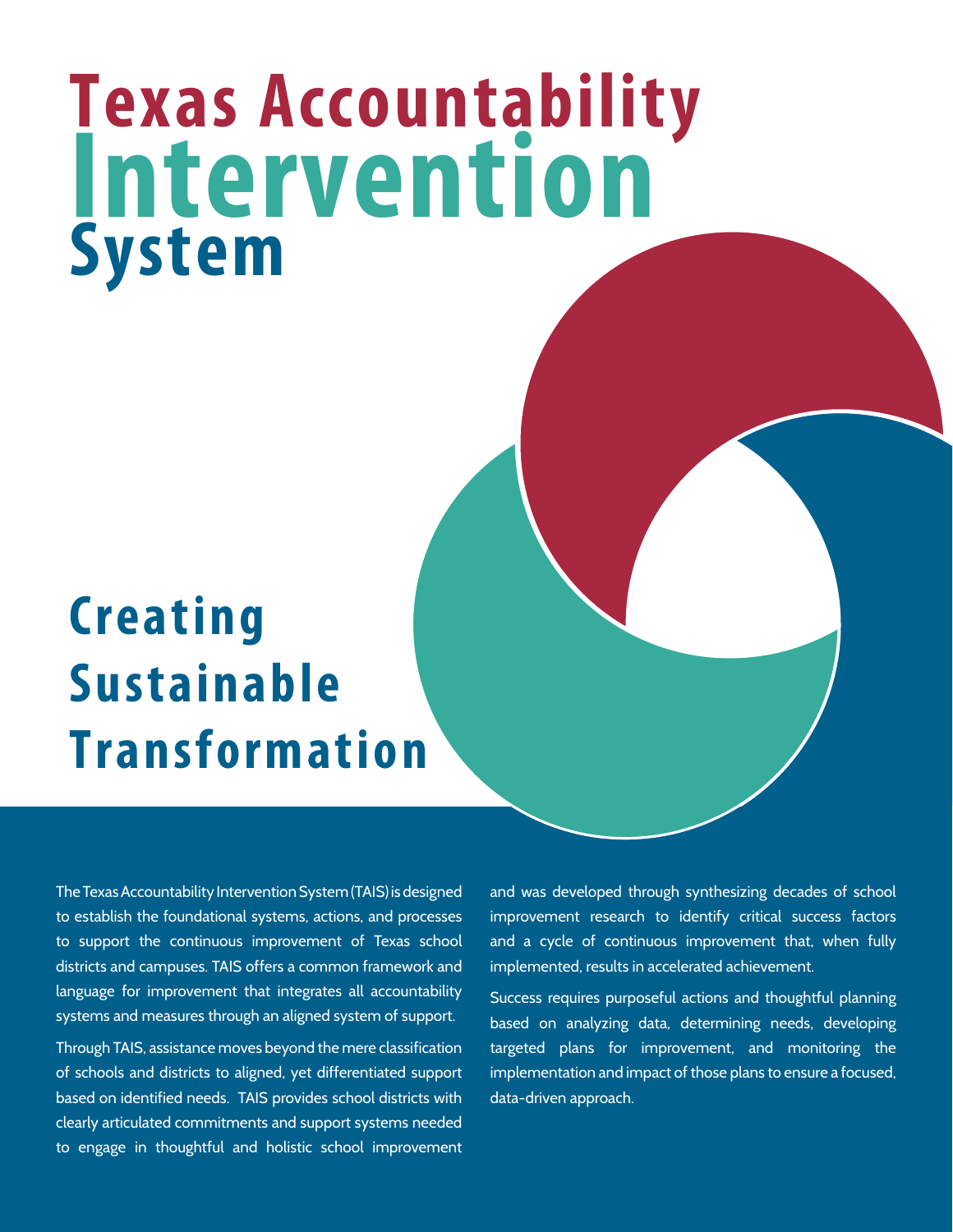## **Framework for Continuous District and School Improvement**

*What are the essential foundations for success?*



The Texas Accountability Intervention System (TAIS) includes a continuous improvement process built on a foundation of district commitments and support systems. TAIS recognizes the importance of a systemic approach to improvement with an emphasis on the critical success factors (CSFs) and best practice research for improvement planning. The continuous improvement process of data analysis, needs assessment, targeted planning, implementation, and monitoring leads to improved student outcomes. By taking a holistic approach, the TAIS framework leads to and prepares districts and campuses for accelerated achievement, system transformation, and sustainability.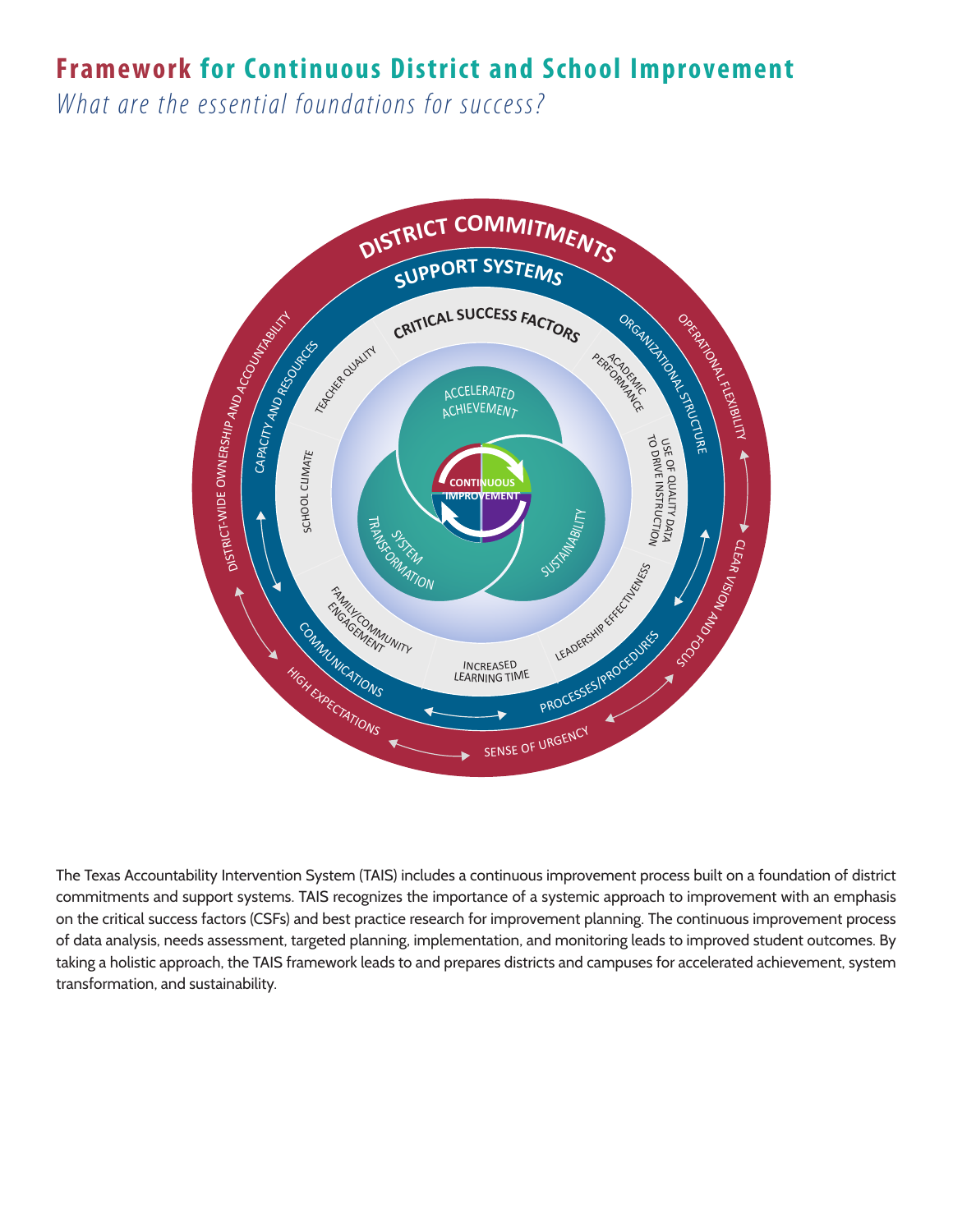![](_page_2_Figure_0.jpeg)

## **District Commitments**

#### **Operational Flexibility**

The district permits the shifting of resources, processes, and practices in response to the critical needs that have been identified. The district's ability to address the needs of all students is contingent upon allowing customized approaches, expedition of resources, and departures from standard practice when the need is substantiated (Bottoms & Schmidt-Davis, 2010); (Fullan, 2010).

#### **Clear Vision and Focus**

The district strongly articulates a focus on student achievement as its primary work. Clear plans and systems, aligned to that vision, are developed to address increasing performance for all students within the district. The vision is integral and embedded in daily practice and is the driver of improvement by all staff members (Kouzes & Posner, 2007); (Hargreaves, 2013).

#### **Sense of Urgency**

The district, compelled by an intolerance of failure and dissatisfaction with deficits of the current state, sets a priority and presses for rapid action to change ineffective practices and processes that impede student success (Bambrick-Santoyo, 2012); (Kouzes & Posner, 2007); (Dufour & Marzano, 2011).

#### **High Expectations**

Explicit, rigorous standards are in place for student learning with all stakeholders confident that success is attainable. These expectations are pervasively evident and understood by all with a commitment to providing a timely response and/or adjustment when goals are not met (Bambrick-Santoyo, 2012); (Kouzes & Posner, 2007); (Dufour & Marzano, 2011).

#### **District-Wide Ownership and Accountability**

The district leadership recognizes and accepts responsibility for all current levels of performance and transparently interacts with stakeholders to plan and implement improvement initiatives. The district is engaged in continuous review of systemic, districtwide practices to ensure effective impact on critical need areas, such as low-performing campuses (Zavadsky, 2012); (Fullan, 2010).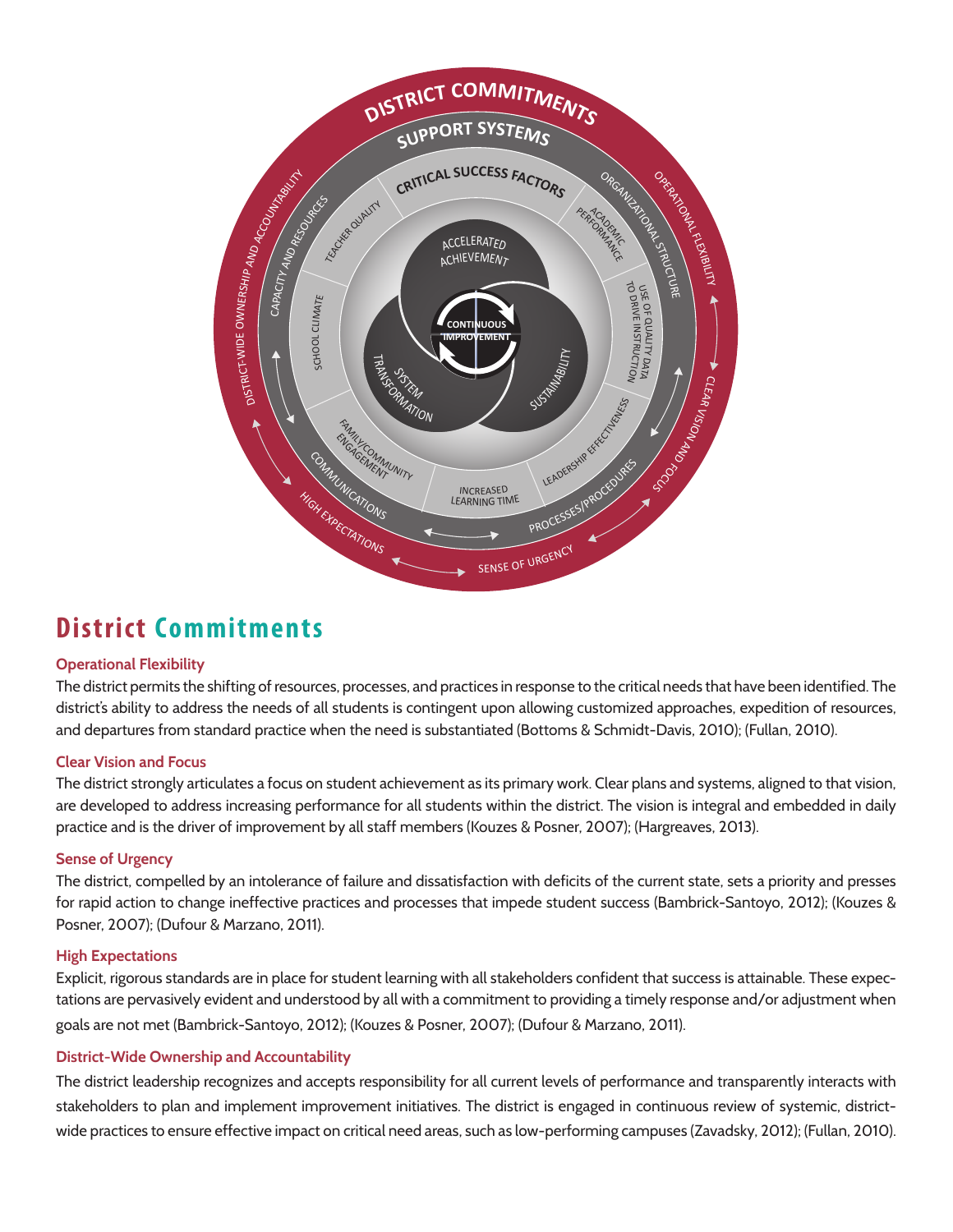![](_page_3_Figure_0.jpeg)

## **Support Systems**

#### **Organizational Structure**

The organizational structure has clearly delineated roles and responsibilities for personnel that focus on teaching and learning, accountability, and impact on student achievement. District and campus leaders eliminate barriers to improvement, redefine staff roles and responsibilities as necessary, and empower staff to be responsive in support of improvement (Dufour & Marzano, 2011); (Bottoms & Schmidt-Davis, 2010); (Fullan, 2010); (Honig, Copeland, Rainey, Lorton, & Newton, 2010).

#### **Processes/Procedures**

Priority is placed upon teaching and learning when establishing and implementing systemic operational protocols that guarantee accountability, availability of resources, and their effective use (Bottoms & Schmidt-Davis, 2010); (Levine, 2013).

#### **Communication**

A clearly defined process exists that ensures a consistent message is being sent, received, and acted upon using multiple, effective delivery systems. Proactive efforts are engaged by district and campus-level staff to establish successful internal communication systems and transparent external communication practices. Communication is focused on a shared and clear vision for continuous improvement which streamlines collaborative efforts toward student success (Kouzes & Posner, 2007); (Dufour & Marzano, 2011).

#### **Capacity and Resources**

The organization strategically utilizes internal and external human capital and necessary resources to meet all needs for a successful learning environment. Expertise is purposefully cultivated and sustained through targeted recruitment, retention, and succession planning (Hargreaves, 2013); (Bottoms & Schmidt-Davis, 2011).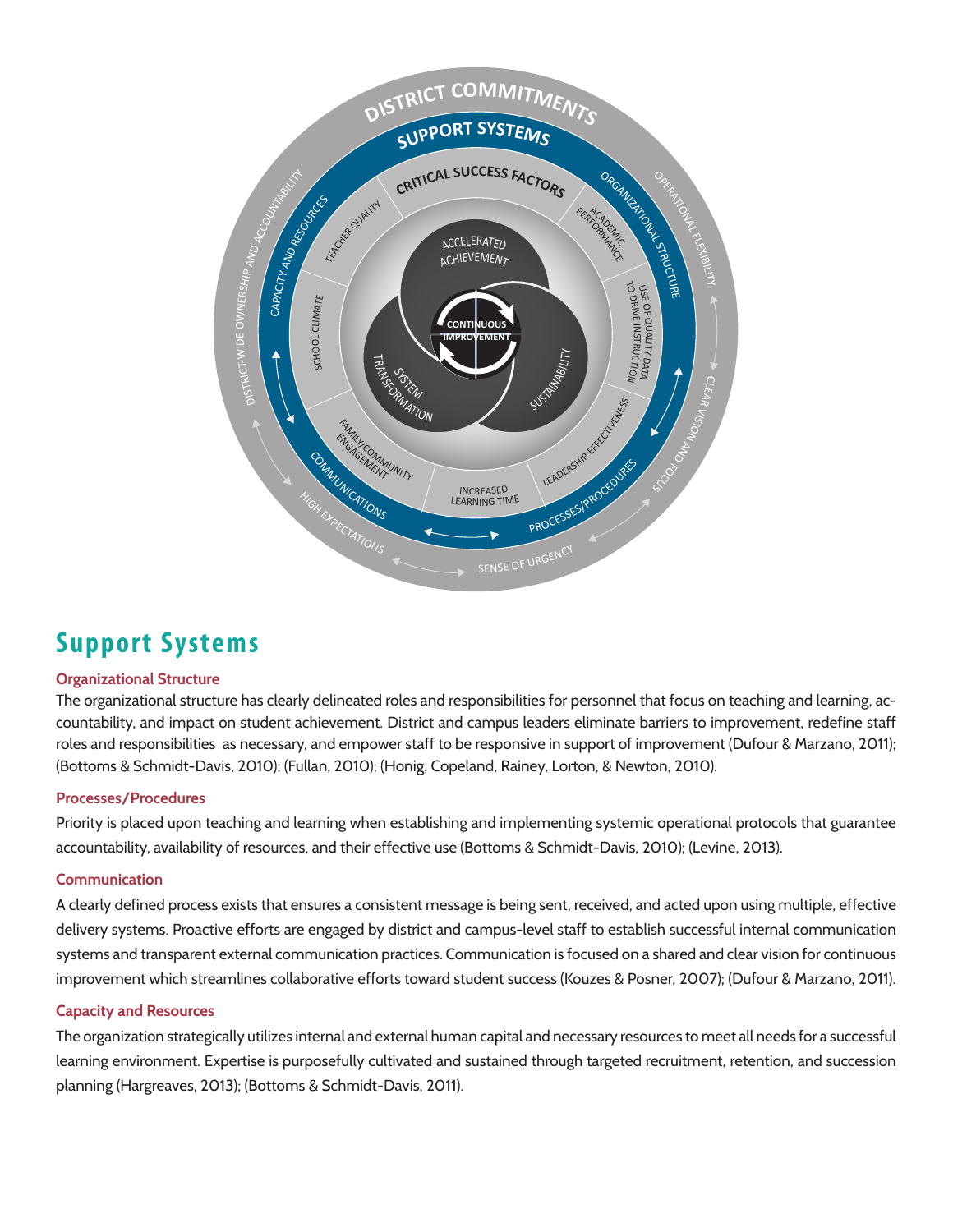## **Key Components of a Successful School**

## *How are interventions and resources customized for the campus?*

The research is clear, whether interventions are being provided through the district, local education service center (ESC), Texas Education Agency (TEA), or Texas Center for District and School Support (TCDSS), sharing a common language around resources is essential. The Texas Accountability Intervention System (TAIS) framework, including the seven critical success factors (CSFs), provides a common language to anchor the work of school improvement across Texas and create opportunity to match resources to needs.

![](_page_4_Figure_3.jpeg)

## **Critical Success Factors (CSFs)**

The following success factors are foundational elements within the framework of the TAIS developed by TEA and TCDSS. These CSFs serve as key focus areas in school improvement planning. The CSFs documented within these pages are grounded in evidencebased research and have been found to be key elements for implementing improvement efforts.

"…each CSF must be thoughtfully developed by stakeholders to ensure the campus initiatives are successful" (Gates, 2010).

#### **1. Academic Performance**

Academic performance is the foundational CSF. By ensuring the CSFs of teacher quality, effective leadership, data driven instructional decisions, productive community and parent involvement, efficient use of learning time, and maintaining a positive school climate, campuses can increase performance for all students. All of these research-based measures, when taken as a whole, are key to continuous school improvement.

#### **2. Use of Quality Data to Drive Instruction**

The use of quality data to drive instructional decisions can lead to improved student performance (Wayman, 2005); (Wayman, Cho, & Johnston, 2007); (Wohlstetter, Datnow, & Park, 2008). This CSF emphasizes effective uses of multiple sources of disaggregated data. However, it is not necessarily the amount of data utilized, but rather how the information is used (Hamilton, et al. 2009). For example, academic achievement can improve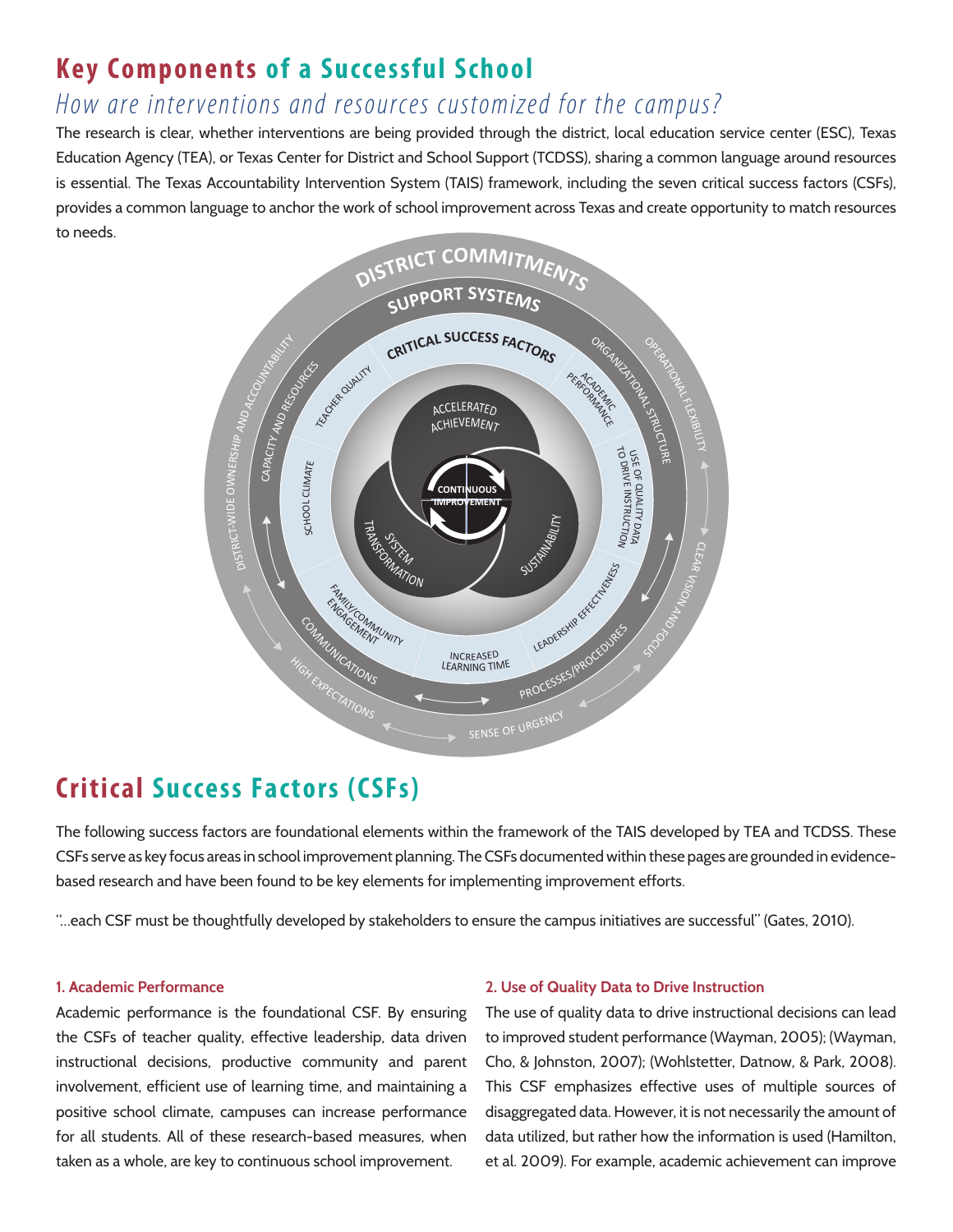when teachers create regular opportunities to share data with individual students (Black & Williams, 2005). Therefore, it is not only the use of data to drive instructional decision-making that is significant, but also the ongoing communication of data with others that provides the greatest opportunity for data to have a positive impact on student learning outcomes.

#### **3. Leadership Effectiveness**

Leadership effectiveness targets the need for leadership on campus to exhibit characteristics and skills known to promote and implement positive educational change. Of the campusbased elements proven to have the greatest degree of impact on student achievement, school leadership is second only to classroom instruction. Examples of successful school turnaround efforts without effective leadership are rare (Leithwood, et al. 2004).

#### **4. Increased Learning Time**

Research promotes a three-pronged approached to increased learning time that includes the following elements: increased instructional time, increased enrichment activities, and increased teacher collaboration and professional development. Increased learning time necessitates strategies that maximize the number of sustained, engaging instructional minutes, the result of which is "higher academic achievement, especially for disadvantaged students" (Jez & Wassmer, 2011); (Gettinger & Seibert, 2002). Expanded learning time – lengthening of the school day or year – is also a possible strategy to increase learning time. To be utilized successfully, additional learning time must be used strategically. Effective strategies include providing a rigorous, well-rounded education that prepares students for college, using the time for teachers to thoroughly analyze and respond to data, and setting aside time to coach and develop teachers to continuously strengthen instruction (Kaplan & Chan, 2011).

#### **5. Family and Community Engagement**

Family and community engagement calls for increased opportunities for input from parents and the community, as well as the necessity for effective communication and access to community services. Parent, family, and community involvement has a direct correlation with academic achievement and school improvement. When school staff, parents, families, and surrounding communities work together to support academic achievement, students tend to earn higher grades, attend school longer and more regularly, and eventually enroll in programs of higher education (Barton, 2003).

#### **6. School Climate**

The connection between school climate and student achievement has been well established in research. Focusing on the development of a campus' climate as a learning environment is fundamental to improved teacher morale and student achievement (Nomura, 1999). Formally assessing and addressing school climate is essential to any school's effort toward successful reform, achievement, and making a difference for underprivileged student groups (California P-16 Council, 2008). Indicators of a positive school climate and welcoming learning environment are increased attendance and reduced discipline referrals. Increased attendance in extracurricular activities is another sign that students feel supported by an affirming school climate (Scales & Leffert, 1999).

#### **7. Teacher Quality**

Teacher quality focuses on the need to recruit and retain effective teachers while supporting and enhancing the knowledge and skills of current staff with job-embedded professional development. Over two decades of research has demonstrated a clear connection between teacher quality and increased student performance. The evidence shows that lowincome students are more likely to benefit from instruction by a highly effective teacher than are their more advantaged peers (Nye, Konstantoupoulos & Hedges, 2004). Students enrolled in successive classes taught by effective teachers show greater gains in student performance than student groups taught by less effective teachers (Sanders & Rivers, 1996). Districts and campuses can have a direct impact on student achievement through the effective implementation of a comprehensive teacher quality program.

These CSFs reflect behavioral changes that must be demonstrated by students at the campus and district or by adults working on their behalf. The effective implementation of each CSF is crucial in school efforts to meet stated goals and objectives. CSFs must also be monitored using measurable performance indicators. It is these indicators that will enable campus and district staff to determine whether schools and programs are on track to achieve their desired outcomes.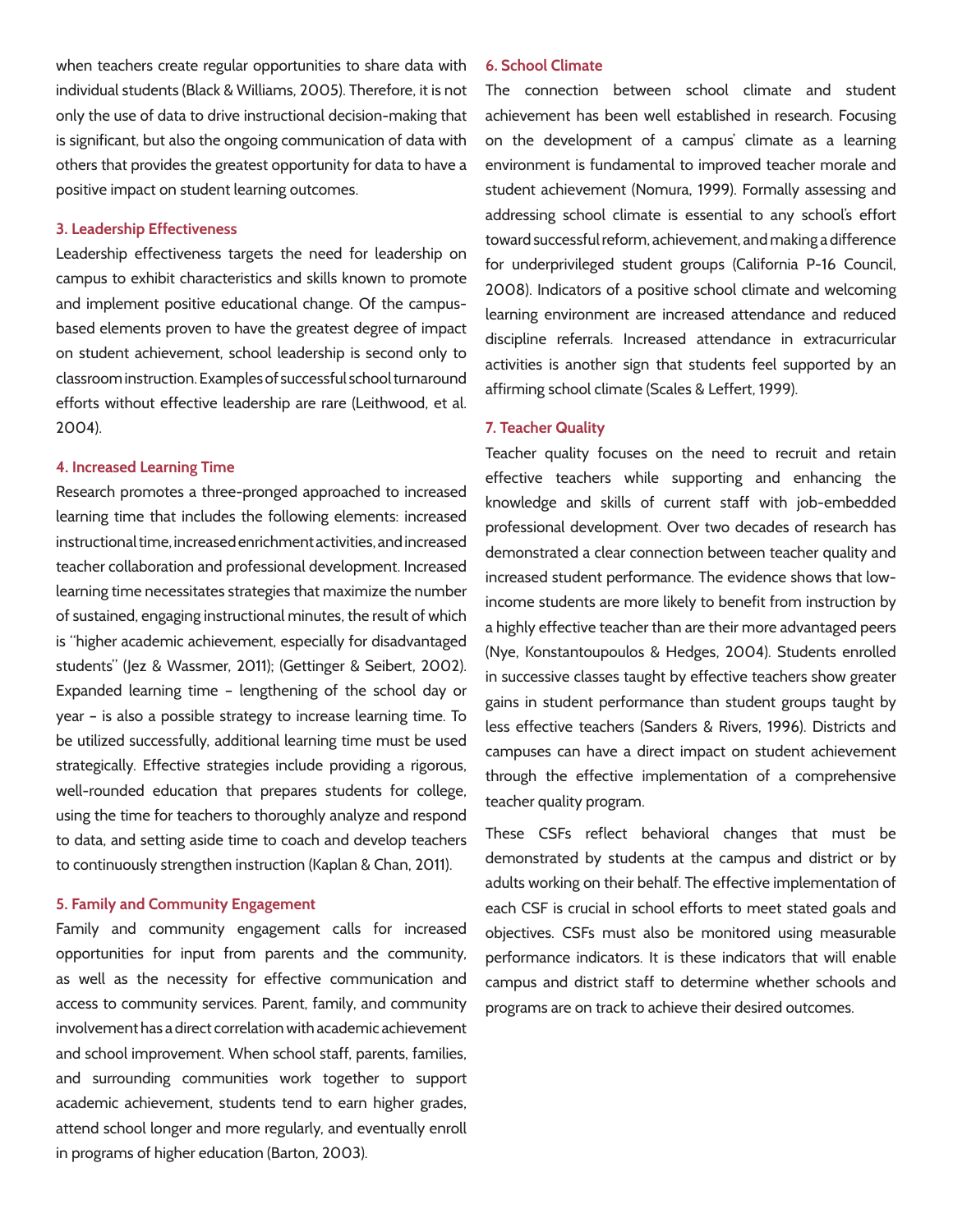## **Essential Components of Continuous Improvement**

At the heart of the Texas Accountability Intervention System (TAIS) framework is the continuous improvement process. In order for sustainable improvement to occur, it is essential that the work is grounded in research-based practice for planning.

![](_page_6_Picture_2.jpeg)

#### **Data Analysis**

- A data analysis process is outlined, findings of which feed the needs assessment process and improvement plan; however, the district/campus chooses the data analysis process utilized.
- • District/Campus teams conduct a thorough review of all data down to the student level and by the new state indexes, which leads to the identification of problem statements.

#### **Needs Assessment**

- • A thorough needs assessment process is outlined, findings of which reveal root causes and inform improvement planning; however, the district/campus chooses the needs assessment process utilized.
	- District/Campus teams conduct a needs assessment to identify root causes.

## **CONTINUOUS IMPROVEMENT**

#### **Improvement Plan**

• A planning process to develop an improvement plan is outlined, which addresses findings from the data analysis and needs assessment process.

• District/Campus teams develop an improvement plan that is informed by the findings of data analysis and needs assessment process.

- An improvement plan includes a summary of the data analysis and needs assessment findings, resulting goals, and determined actions that directly address areas of low performance, and any required interventions.
- • District/Campus teams may use planning resources to develop actions/strategies for improvement.

#### **Implement & Monitor**

- An implementation and monitoring process is outlined.
- • Improvement plan progress is reviewed and feedback is provided based on goals and actions.